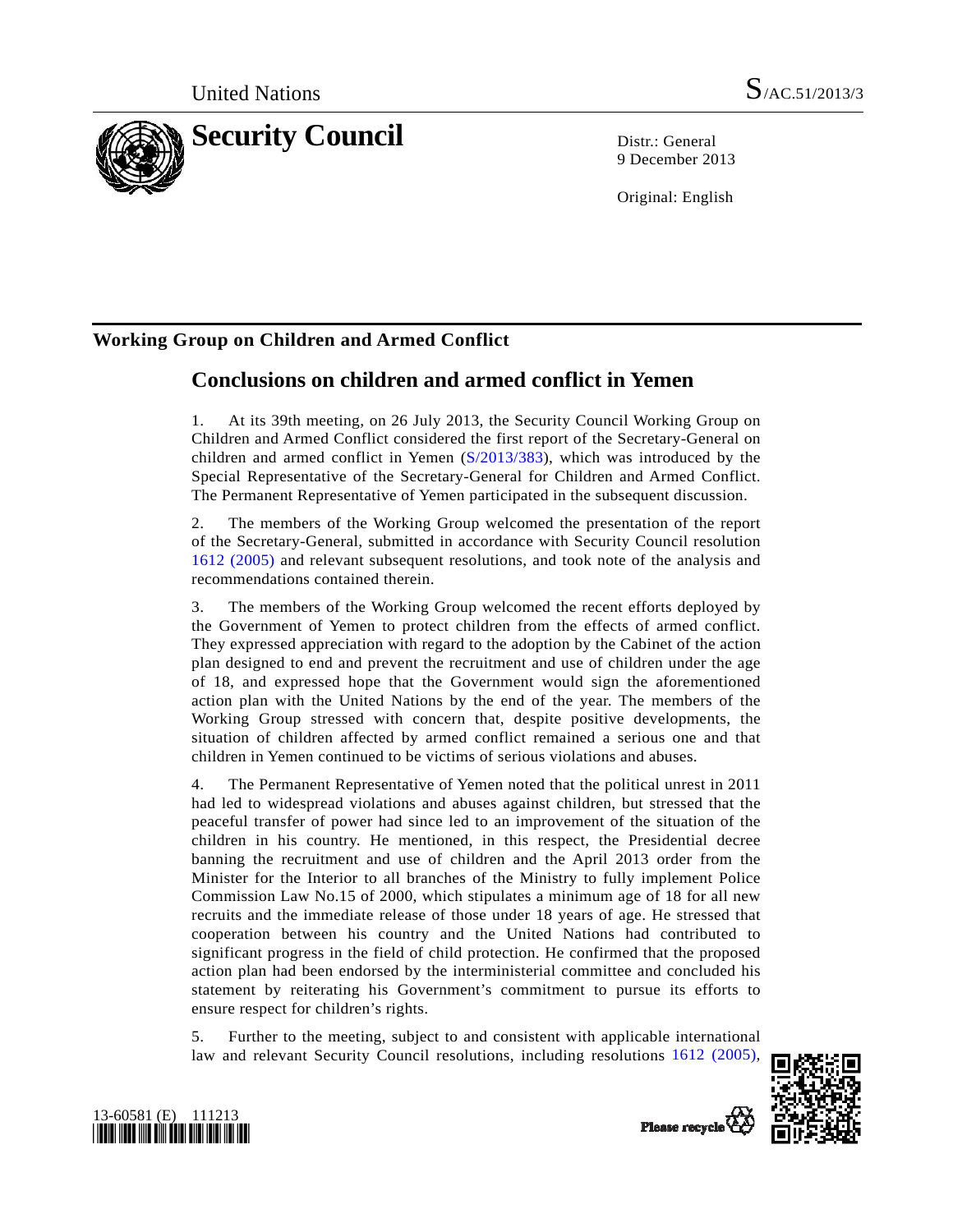[1882 \(2009\),](http://undocs.org/S/RES/1882(2009)) [1998 \(2011\)](http://undocs.org/S/RES/1998(2011)) and [2068 \(2012\),](http://undocs.org/S/RES/2068(2012)) the Working Group agreed to the following direct action:

## **Public statement issued by the Chair of the Working Group**

6. The Working Group agreed to address the following message to all parties to the armed conflict in Yemen mentioned in the report of the Secretary-General through a public statement by its Chair:

 (a) Welcoming the ongoing progress of the political transition in Yemen, and encouraging the continued implementation of the Transition Agreement in full respect of the human rights and fundamental freedoms of all people in Yemen, including children's rights, in accordance with Yemen's international obligations;

 (b) Encouraging the full inclusion of children's issues and needs in the context of the National Dialogue Conference launched on 18 March 2013;

 (c) Condemning all violations and abuses committed against children, and urging all parties to the armed conflict in Yemen to immediately cease all violations of applicable international law involving the recruitment and use of children; killing and maiming; rape and other forms of sexual violence; abductions; attacks on schools and hospitals, including their personnel; and denial of humanitarian access;

 (d) Expressing strong concern at the high number of child casualties resulting from mines, unexploded ordnance and explosive remnants of war, and urging all parties to the armed conflict to take steps to reduce these child casualties, including by prioritizing mine action to implement mine clearance, risk education and risk reduction activities;

 (e) Also expressing strong concern at the risk of children being killed by suicide attacks and improvised explosive devices, and calling upon all parties to armed conflict and stakeholders to prevent such attacks and take steps to reduce their impact on children;

 (f) Expressing concern at child casualties resulting from air dropped bombs and drone strikes, and urging that steps be taken to prevent such casualties;

 (g) Also expressing concern at the ongoing recruitment and use of children by all parties to armed conflict, and urging them to immediately release all children from their ranks;

 (h) Noting with concern ongoing attacks on schools and hospitals as well as acts of intimidation and threats against teachers and students, and calling upon all parties to armed conflict to immediately cease actions that impede children's safe access to education and health services, including ceasing all attacks on schools and hospitals in violation of applicable international law;

 (i) Noting the security challenges facing the United Nations Country Task Force on Monitoring and Reporting, and in this regard, urging armed groups to allow United Nations personnel safe and unhindered access to territories under their control for monitoring and reporting purposes;

Commending the progress made by the Government of Yemen in developing and agreeing upon an action plan to halt and prevent the recruitment and use of children in the government forces of Yemen, in line with Security Council resolutions [1612 \(2005\)](http://undocs.org/S/RES/1612(2005)), [1882 \(2009\)](http://undocs.org/S/RES/1882(2009)) and [1998 \(2011\),](http://undocs.org/S/RES/1998(2011)) encouraging the Government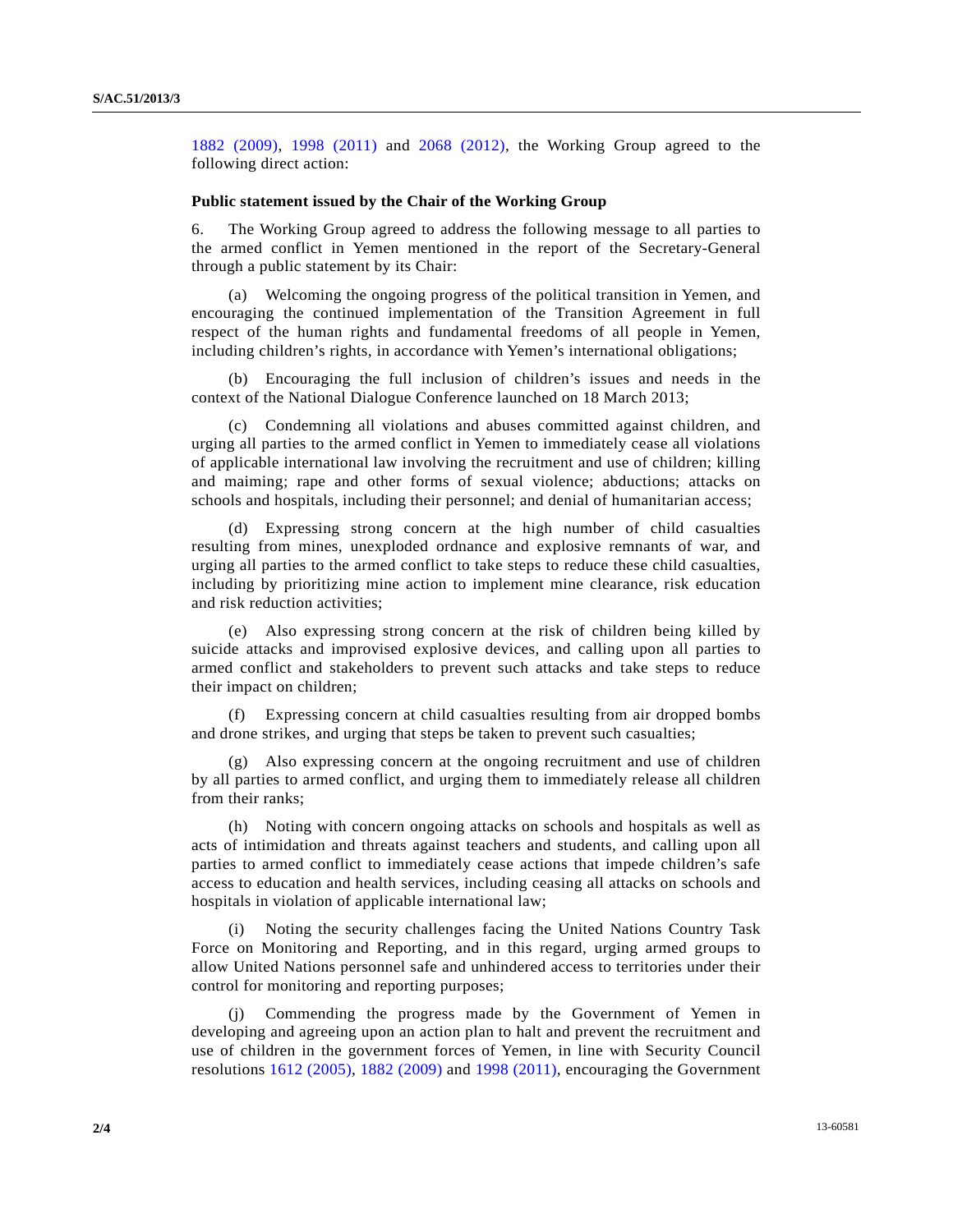to sign the action plan, welcoming its ratification of the Optional Protocol to the Convention on the Rights of the Child on the involvement of children in armed conflict, and encouraging it to implement the Paris Commitments to protect children from unlawful recruitment or use by armed forces or armed groups, which it endorsed in December 2012;

 (k) Noting with appreciation the contact between the Special Representative of the Secretary-General for Children and Armed Conflict and Al Houthi and the engagement of the Al Houthi leadership and the United Nations Country Task Force on Monitoring and Reporting in efforts to develop an action plan to end the recruitment and use of children, in line with Security Council resolutions [1539](http://undocs.org/S/RES/1539(2004))  [\(2004\),](http://undocs.org/S/RES/1539(2004)) [1612 \(2005\)](http://undocs.org/S/RES/1612(2005)), [1882 \(2009\)](http://undocs.org/S/RES/1882(2009)) and [1998 \(2011\).](http://undocs.org/S/RES/1998(2011))

### **Recommendations to the Security Council**

7. The Working Group agreed to recommend that the President of the Security Council transmit a letter addressed to the Government of Yemen:

Commending the progress made by the Government of Yemen in developing an action plan to halt and prevent the recruitment and use of children in the government forces of Yemen as well as the Government's ratification of the Optional Protocol to the Convention on the Rights of the Child on the involvement of children in armed conflict, and encouraging the Government to implement the Paris Commitments to protect children from unlawful recruitment or use by armed forces or armed groups, which it endorsed in December 2012;

 (b) Urging the Government to sign and implement the action plan to address the recruitment and use of children by the government forces of Yemen, within the time frame contained therein, in line with Yemeni law and Security Council resolutions [1612 \(2005\)](http://undocs.org/S/RES/1612(2005)), [1882 \(2009\)](http://undocs.org/S/RES/1882(2009)) and [1998 \(2011\)](http://undocs.org/S/RES/1998(2011)), including the adoption of the proposed amendments to five relevant military laws and the related allocation of resources for their effective implementation;

 (c) Welcoming the progress made by the Government, in particular the Military Affairs Committee, in accelerating the restructuring of the military and establishing appropriate age verification procedures at recruitment centres;

 (d) Calling on the Government to ensure screening of all national security forces, including the elements of the recently dismantled First Armoured Division and the Republican Guards as well as the Yemeni Armed Forces, the military police, the Special Security Forces and the pro-Government militias, listed in annex I to the Secretary-General's annual report on children and armed conflict ([A/67/845-](http://undocs.org/A/67/845) [S/2013/245\)](http://undocs.org/A/67/845), in order to ensure that no children are present in their ranks;

 (e) Expressing deep concern that children are at high risk of being killed and maimed by mines, unexploded ordnance and explosive remnants of war, and urging the Government to take concrete steps to reduce their impact on children by prioritizing mine action to implement mine clearance, risk education and risk reduction activities;

 (f) Welcoming the recently signed project of the Government of Yemen for the Yemen Executive Mine Action Centre, and urging the Government to give due consideration to the revision and expansion of survivor assistance programmes, including child-friendly programmes;